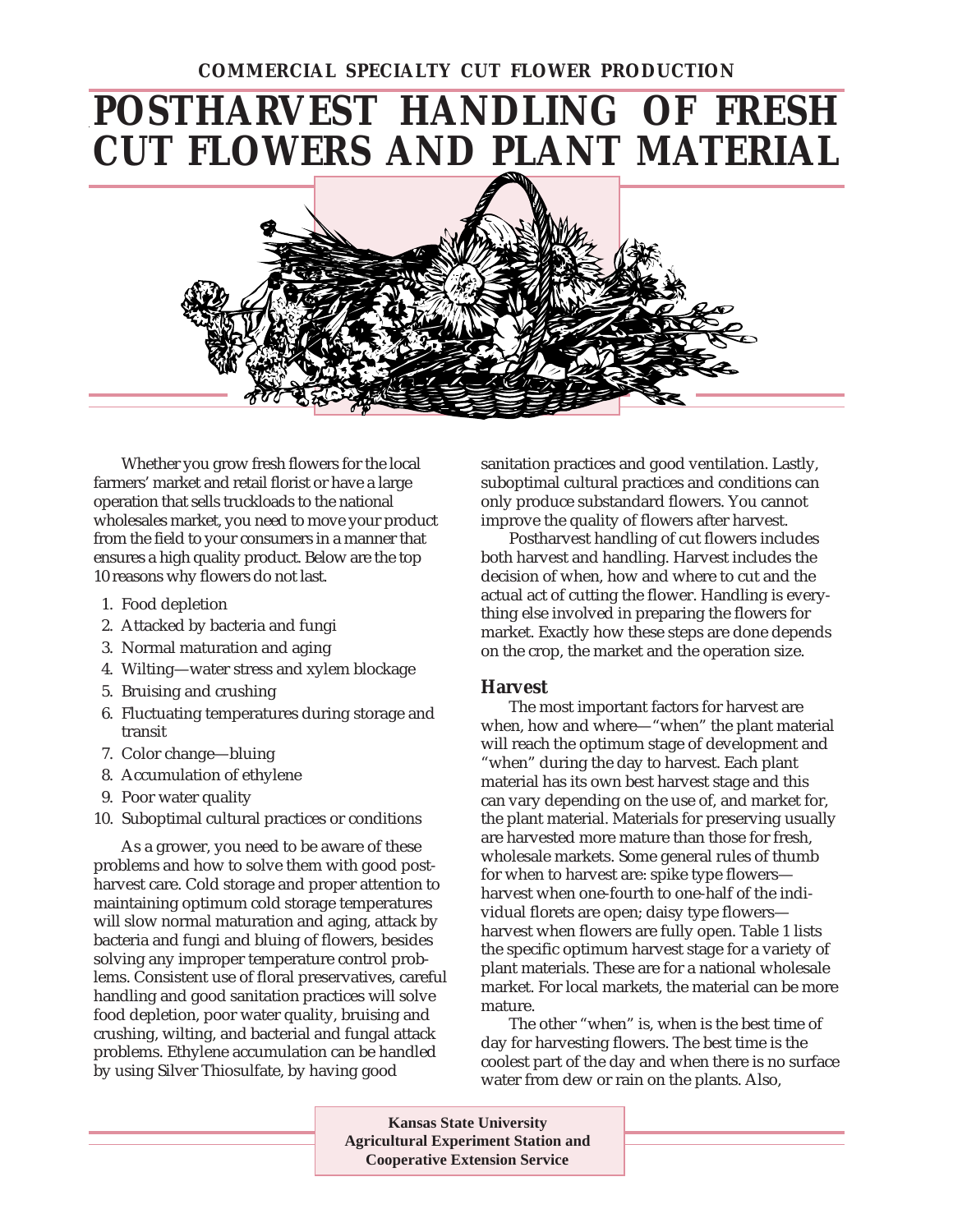| <b>Common Name</b>                                                 | <b>Species</b>                    | <b>Stage of Development</b>          |
|--------------------------------------------------------------------|-----------------------------------|--------------------------------------|
| African Marigold                                                   | Tagetes erecta                    | fully open flowers                   |
| Allium, Ornamental Onion                                           | Allium                            | one-fourth to one-third florets open |
| Annual Gaillardia, Blanket Flower,<br><b>Indian Blanket Flower</b> | Gaillardia pulchella              | fully open flowers                   |
| Astilbe                                                            | Astilbe hybrids                   | one-half florets open                |
| <b>Bachelor's Button</b>                                           | Centaurea spp.                    | flowers beginning to open            |
| <b>Bearded Iris</b>                                                | Iris Bearded cvs.                 | colored buds                         |
| Bee-Balm, Fragrant Balm,<br>Oswego Tea                             | Monarda didyma                    | almost open flowers                  |
| Black-eyed Susan, Yellow Oxeye<br>Daisy, English Bulls-eye         | Rudbeckia spp.                    | fully open flowers                   |
| Calendula, Pot Marigold                                            | Calendula officinalis             | fully open flowers                   |
| <b>Canterbury Bells</b>                                            | Campanula spp.                    | one-half florets open                |
| China Aster, Annual Aster                                          | Callistephus chinensis            | fully open flowers                   |
| Clarkia, Farwell to Spring                                         | Clarkia unquiculata               | one-half florets open                |
| Climbing Lily, Glory Lily                                          | Gloriosa superba                  | almost fully open flowers            |
| Cockscomb                                                          | Celosia argentea<br>var. cristata | one-half florets open                |
| Columbine                                                          | Aquilegia hybrids                 | one-half florets open                |
| <b>Columbine Meadow Rue</b>                                        | Thalictrum aguilegiifolium        | one-half florets open                |
| Common Grape Hyacinth                                              | Muscari botryoides                | one-half florets open                |
| <b>Common Mignonette</b>                                           | Reseda odorata                    | one-half florets open                |
| <b>Common Stock</b>                                                | Matthiola incana                  | one-half florets open                |
| Common Garden, Late Tulips                                         | Tulipa cvs.                       | half-colored buds                    |
| Common Foxglove, Finger<br>Flower, Purple Foxglove                 | Digitalis purpurea                | one-half florets open                |
| <b>Common Sunflower</b>                                            | Helianthus annuus                 | fully open flowers                   |
| Coreopsis, Tickseed,                                               | Coreopsis grandiflora             | fully open flowers                   |
| <b>Lance Coreopsis</b>                                             |                                   |                                      |
| Daffodil, Narcissus, Jonquil                                       | Narcissus cys.                    | "Goose neck" stage                   |
| Dahlia                                                             | Dahlia cys.                       | fully open flowers                   |
| Daylily                                                            | Hemerocallis cvs.                 | half-open flowers                    |
| Delphinium                                                         | Delphinium spp.                   | one-half florets open                |
| Dutch Iris                                                         | Iris x hollandica                 | colored buds                         |
| English Daisy, True Daisy                                          | <b>Bellis</b> perennis            | fully open flowers                   |
| Fleabane                                                           | Erigeron hybrids                  | fully open flowers                   |
| Freesia                                                            | Freesia hybrids                   | first bud beginning to open          |
| Garden Forget-me-Not,<br><b>Woodland Forget-me-Not</b>             | Myosotis sylvatica                | one-half florets open                |
| Glads                                                              | Gladiolus cultivars               | 1 to 5 buds showing color            |
| <b>Globe Thistle</b>                                               | Echinops ritro                    | half-open flowers                    |
| Goldenrod                                                          | Solidago spp.                     | one-half florets open                |

## **Table 1. Optimal Stage of Development for Harvest of Fresh Cut Flowers**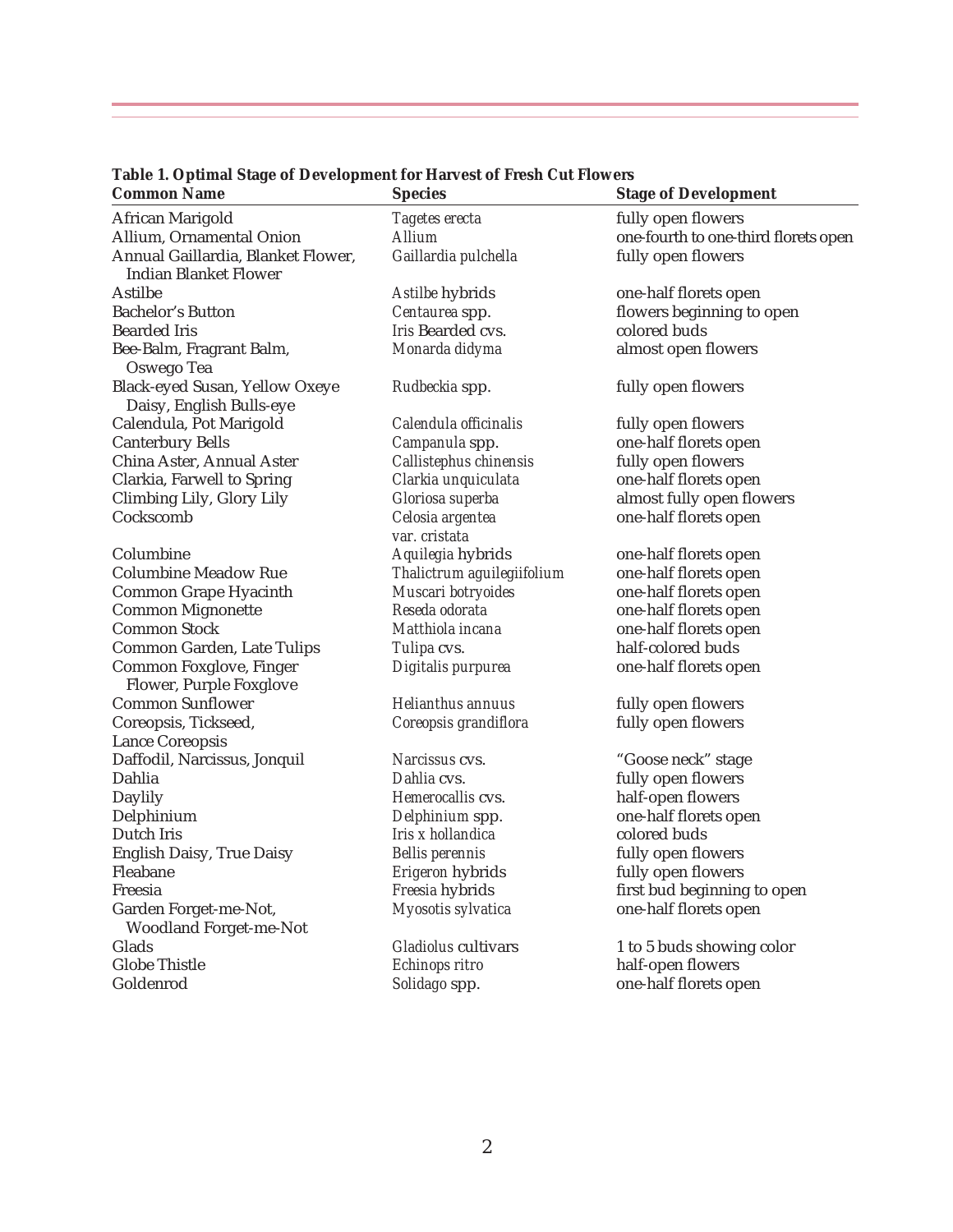| <b>Common Name</b>                 | <b>Species</b>             | <b>Stage of Development</b>          |
|------------------------------------|----------------------------|--------------------------------------|
| Joseph's Coat, Amaranth            | Amaranthus tricolor        | one-half florets open                |
| Fountain Plant, Tampala            |                            |                                      |
| Kaffir, Lily, Clivia               | Clivia miniata             | one-fourth florets open              |
| Larkspur, Annual Delphinium        | Consolida ambigua          | 2 to 5 florets open                  |
| Lily-of-the-Valley                 | Convallaria majalis        | one-half florets open                |
| Lisianthus                         | Eustoma grandiflorum       | 5 to 6 open flowers                  |
| Love-in-a-Mist                     | Nigella damascena          | open flowers                         |
| Lupine                             | Lupinus cvs. Russell       | one-half florets open                |
| Montebretia                        | Crocosmia x crocosmiiflora | one-half florets open                |
| <b>Nasturtium</b>                  | Tropaeolum majus           | fully open flowers                   |
| <b>Nerine</b>                      | Nerine bowdenii            | oldest buds almost open              |
| Pansy                              | Viola x wittrockiana       | almost open flowers                  |
| Peony                              | Paeonia cys.               | colored buds                         |
| Perennial Gaillardia, Blanket      | Gaillardia x grandiflora   | fully open flowers                   |
| Perennial & Annual Baby's Breath   | Gypsophila spp.            | flowers open but not overly mature   |
| <b>Pincushion Flower</b>           | Scabiosa spp.              | half-open flowers                    |
| <b>Poppy Anemone</b>               | Anemone coronaria          | buds beginning to open               |
| Ranunculus                         | Ranunculus asiaticus       | buds beginning to open               |
| Sea Holly                          | Eryngium spp.              | fully open flowers                   |
| Showy Stonecrop Sedum,             | Sedum spp.                 | fully open flowers                   |
| Live-forever                       |                            |                                      |
| Siberian Squill, Blue Squill       | Scilla siberica            | half-open flowers                    |
| Snapdragon                         | Antirrhinum majus          | one-third florets open               |
| Speedwell                          | Veronica spp.              | one-half florets open                |
| Statice, Sea-lavendar              | Limonium spp.              | almost fully open flowers            |
| Summer Phlox, Garden Phlox,        | Phlox paniculata           | one-half florets open                |
| <b>Fall Phlox</b>                  |                            |                                      |
| Sunflower Heliopsis, Hardy Zinnia, | Heliopsis helianthoides    | fully open flowers                   |
| Orange Sunflower, False Sunflower  |                            |                                      |
| <b>Sweet Pea</b>                   | Lathyrus odoratus          | one-half florets open                |
| <b>Sweet William</b>               | Dianthus barbatus          | one-half florets open                |
| Sweet Violet, English Violet,      | Viola odorata              | almost open flowers                  |
| Garden Violet, Florists Violet     |                            |                                      |
| Tall Gayfeather, Blazing Star,     | Liatris spicata            | one-half florets open                |
| <b>Button Snakeroot</b>            |                            |                                      |
| Tiger, Asiatic, Oriental lilies    | Lilium spp.                | colored buds                         |
| Torch-Lily, Common Poker Plant,    | Kniphofia uvaria           | almost all florets are showing color |
| <b>Flame Flower</b>                |                            |                                      |
| <b>True Monkshood</b>              | Aconitum napellus          | one-half florets open                |
| Tuberose                           | Polianthes tuberosa        | majority of florets open             |
| Yarrow                             | Achillea filipendulina     | fully open flowers                   |
| Zinnia                             | Zinnia elegans             | fully open flowers                   |
|                                    |                            |                                      |

**Table 1. Optimal Stage of Development for Harvest of Fresh Cut Flowers, continued**

Information in this table gathered from various sources listed at the end of this publication.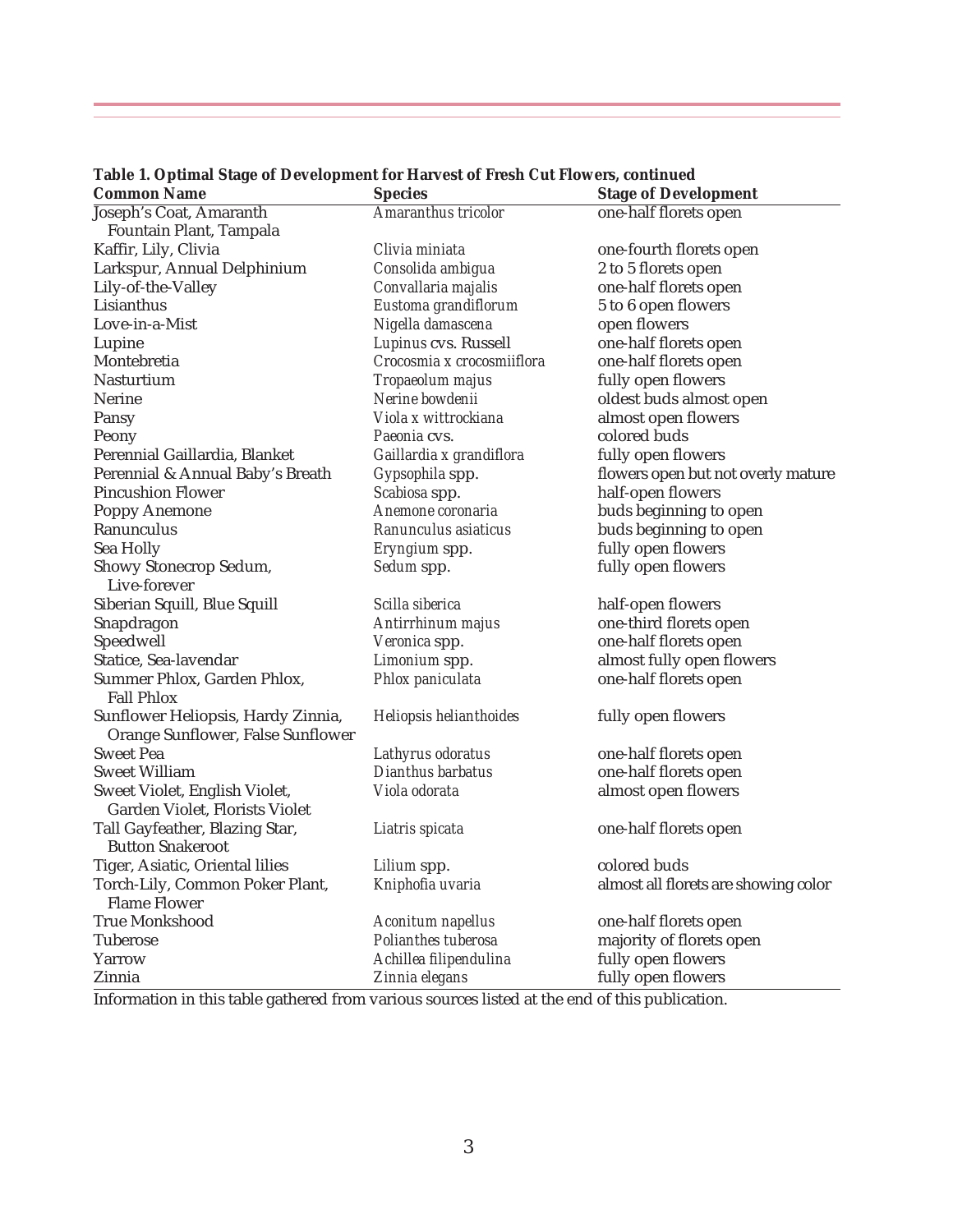harvesters need enough light to see what they are harvesting. This usually is in the cool of the morning after the dew has dried. Late afternoon or evening also has possibilities because the plants have stored carbohydrates from the day which will provide a food reserve for the plant material. In Kansas, though, late summer afternoons are quite warm.

"How" and "where" go together. Besides knowing at what stage of development to harvest, where and how to cut the flower on the plant also is important. This is most important on plants that produce multiple flowers/crops per season. You want to harvest the longest stem possible without sacrificing future production. You should leave at least two to five nodes (growing points) below your cut to ensure new growth. Very vigorous plants can be cut back to less nodes, while less vigorous plants should have more nodes left. Most stems should be at least 15 to 18 inches long. Longer lengths usually are better.

It does not matter if the cut is slanted or squared, but it does matter that you use sharp, clean cutting utensils. Sharp cutting utensils will not crush the xylem and block the flow of water up the stem. Clean utensils will not introduce harmful microbes to the cut stems. Some shears are designed to hold the flower after it is cut. Inexperienced harvesters may find shears less dangerous than knives. Cutting utensils should be cleaned daily with disinfectant—a 1:10 solution of chlorine bleach in water works well.

Flowers with sticky sap require special treatment immediately after harvest. To prevent the flow of the sticky sap, which can block the xylem, dip the cut ends in boiling water for 10 seconds or sear with a flame, immediately after harvest. Poppies, mignonette and poinsettia are examples of flowers with sticky sap.

#### **Handling**

Once harvested, there are a series of steps or tasks done to prepare the flowers for market. These are collectively called handling. These handling steps include

- 1. Grading
- 2. Leaf Removal
- 3. Bunching
- 4. Recutting
- 5. Hydration
- 6. Special Treatments
- 7. Packing
- 8. Precooling
- 9. Cold Storage
- 10. Delivery to Market

Not all of these are done to all flowers, and whether they are used or not depends on the market the flowers are going to be sold to. Where and how the steps are done depends on the market and the facilities of the operation. Flowers can have all the handling steps performed in the field, only some done in the field with the rest in the packing shed, or have all handling steps done in the packing shed.

Field handling usually is limited to leaf removal, grading, bunching, hydrating, and packing with immediate transport to market or cold storage for brief holding. Flowers for local retail markets often are packed this way since they are marketed immediately after harvest. Flowers also can have these steps performed in the field and then be transported to a packing shed where recutting, special treatments, precooling and dry packing can be performed.

All the handling steps can be done in a packing shed, too. It often makes for a better flow of activities if they are all done in the same place. Some of the steps can only be feasibly done in the packing shed, such as special treatments, precooling, cold storage and recutting. These extra steps usually are done for flowers going to wholesale markets.

The packing shed may be an ultra modern air conditioned building or an open air covered porch. The handling space should:

- be shaded or covered to keep temperatures lower and prevent direct sunlight on the flowers.
- be well lit so you can see well when grading the flowers.
- have a clean water source for preparing harvest, treatment and holding solutions, and for use in cleaning the area.
- have ample space so all handling activities can be performed smoothly, such that workers are not crossing over each other.
- have a cold storage or at least a cooler, shaded place to store the flowers until they are ready for market.
- have a place to prepare for harvest activities.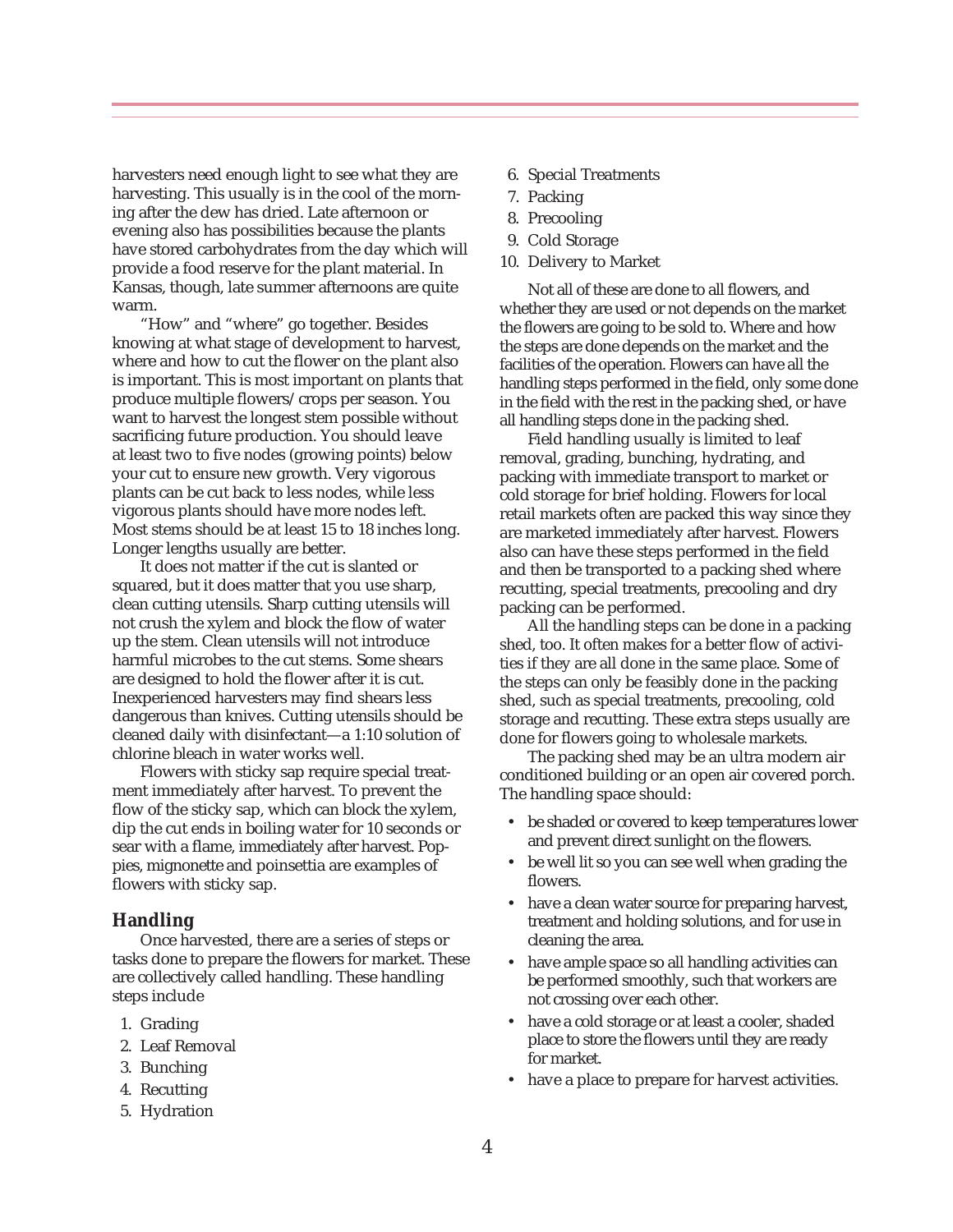



Although not previously listed, the first step after cutting the stem, whether you are going to handle them in the field or in the packing shed, should be to place them in water or a harvest solution. This solution may be acidified (pH 3.5), tepid water, citric acid works well, or a floral preservative. The harvest containers should be clean and disinfected after each use. Flowers should never be laid on the bare ground. After the harvest container is full of flowers, place them in a cool place until they can be handled or taken to market. The cool place can be a shady area in the field or a refrigerated cold storage. Do not over fill the containers. This will bruise your flowers and cause some to tangle with each other.

Leaves should be stripped from the stem. If the flowers are being field handled this can be done before they are placed in the harvest containers or before they are bunched into marketable bouquets. Usually, leaves are stripped from the bottom onethird of the stem, or at least the ones that would be in any holding solution.



**Grading** starts with deciding which flowers to harvest. Only marketable flowers should be harvested. Marketable flowers are free of blemishes, including both leaves and petals. The flowers can be grouped or graded by stem length if there are differences and also by developmental stage. More mature ones should be sold as soon as possible, while others can be held in cold storage for later sales.

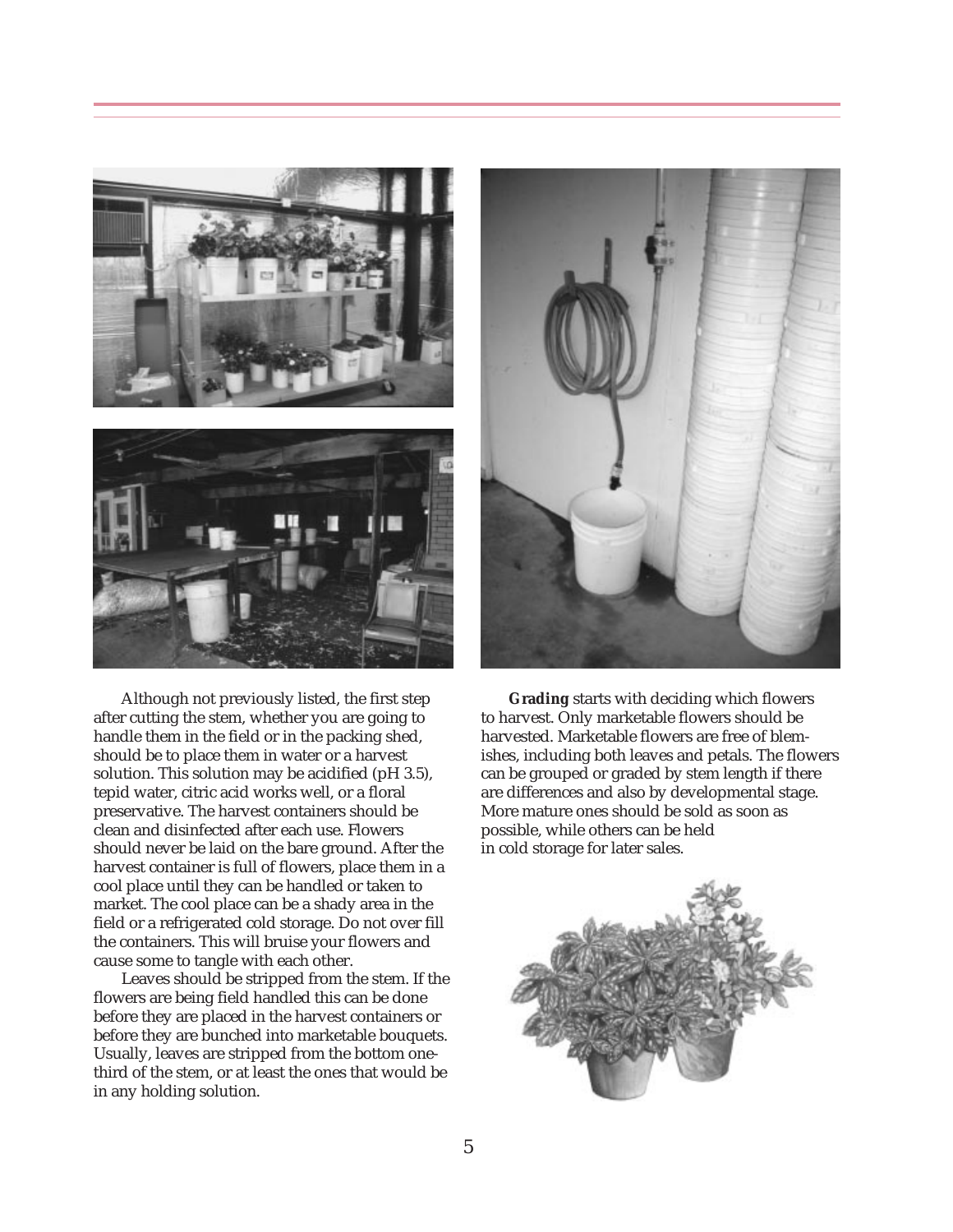How the flowers are bunched and packaged depends on the market you are using. If you are selling in a local retail market you have a lot of flexibility, but your customers will let you know what sells the best. Mixed bunches and single type bunches are both popular. Larger flowers such as lilies, gladiolus and sunflowers often are sold as single stems. Sleeving or wrapping the bunches helps prevent the different bunches and flowers from becoming tangled. Columbine, larkspur, delphinium, baby primrose, forget-me-nots and buddleia are flowers that should be wrapped or sleeved prior to marketing to prevent tangling.

Wholesale markets have a set of guidelines for the methods of bunching and packaging flowers. Most are bunched by 10's or 5's . Some, like roses and carnations, are bunched by 25's. Lilies-of-the-Valley are bunched in 25's and Sweet Violets are bunched in 100's with a collar of leaves underneath the flowers. Large, expensive to grow flowers can be sold by single stems. As stated before, some should be wrapped to prevent tangling. Most are boxed and shipped dry.

Proper pre-shipping handling is important in order to get flowers to the market in good shape. The flowers should be well hydrated but not wet when packed. Most spike flowers like snapdragons and gladiolus need to be packed upright to prevent the tips from curving. Special boxes or hampers are made for these type of flowers.

Once bunched, flowers should be hydrated, placed in water for awhile before they are packed dry. The hydrating step should include a step where, after the flowers are bunched, the stems are recut under water to eliminate any air bubbles in the xylem that can block the uptake of water. These



air bubbles can occur when the flowers were harvested. Once recut, the flower can be placed in a general holding solution used to hydrate the flowers or receive a special treatment such as silver thiosulfate.

Flowers usually are not packed dry into boxes in the field but are in the packing shed for distant wholesale markets. When flowers are packed into boxes, the bunches are sleeved or wrapped and then packed tightly so the bunches do not move or vibrate in transit (causes bruising). The standard flower box is  $12 \times 12 \times 48$  inches. There are smaller sizes, too, called half or quarter boxes that are  $6 \times 12 \times 48$  inches and  $6 \times 6 \times 48$  inches, respectively.

**Precooling** is a step that rapidly brings the temperature of the flowers down from the field temperature to a proper storage temperature. A low temperature slows the respiration rate of the flowers which in turn helps them last longer. Forced-air cooling is the best method for flowers cool air is actively forced with fans through the bunched flower. This can be done when the flowers are in a bucket or when they are packed dry into boxes. The precooling of flowers is a very important step for individuals selling to a large wholesale market, distant markets and if their crop is to be stored for a long time such as peonies. Individuals who sell at a local retail market usually do not need to worry about this step since their flowers will be in the customers home the day they are picked.

**Cold storage** is recommended for all flowers that will not be in the market immediately and any flowers sold wholesale. As stated before, low temperatures slow the respiration rate of the flowers and prolong the vaselife of the flowers. In general, temperatures should be 32 to 40°F and have a relative humidity of 85 to 90 percent, for most flowers. Table 2 list several species with their optimum temperature and their cold storage life. Flowers should never be stored with fruits and vegetables. Some fruits and vegetables produce ethylene that can dramatically shorten the life of the flowers. Once flowers are bunched into marketable units they should be placed in cold storage. As a new grower using local retail markets, a refrigerated cold storage may not be available or affordable. Since most of their flowers will be sold within hours a cool place such as an air conditioned room, cellar or basement could be used. More in-depth information on cold storage for fresh cut flowers and plant material is contained in K-State Research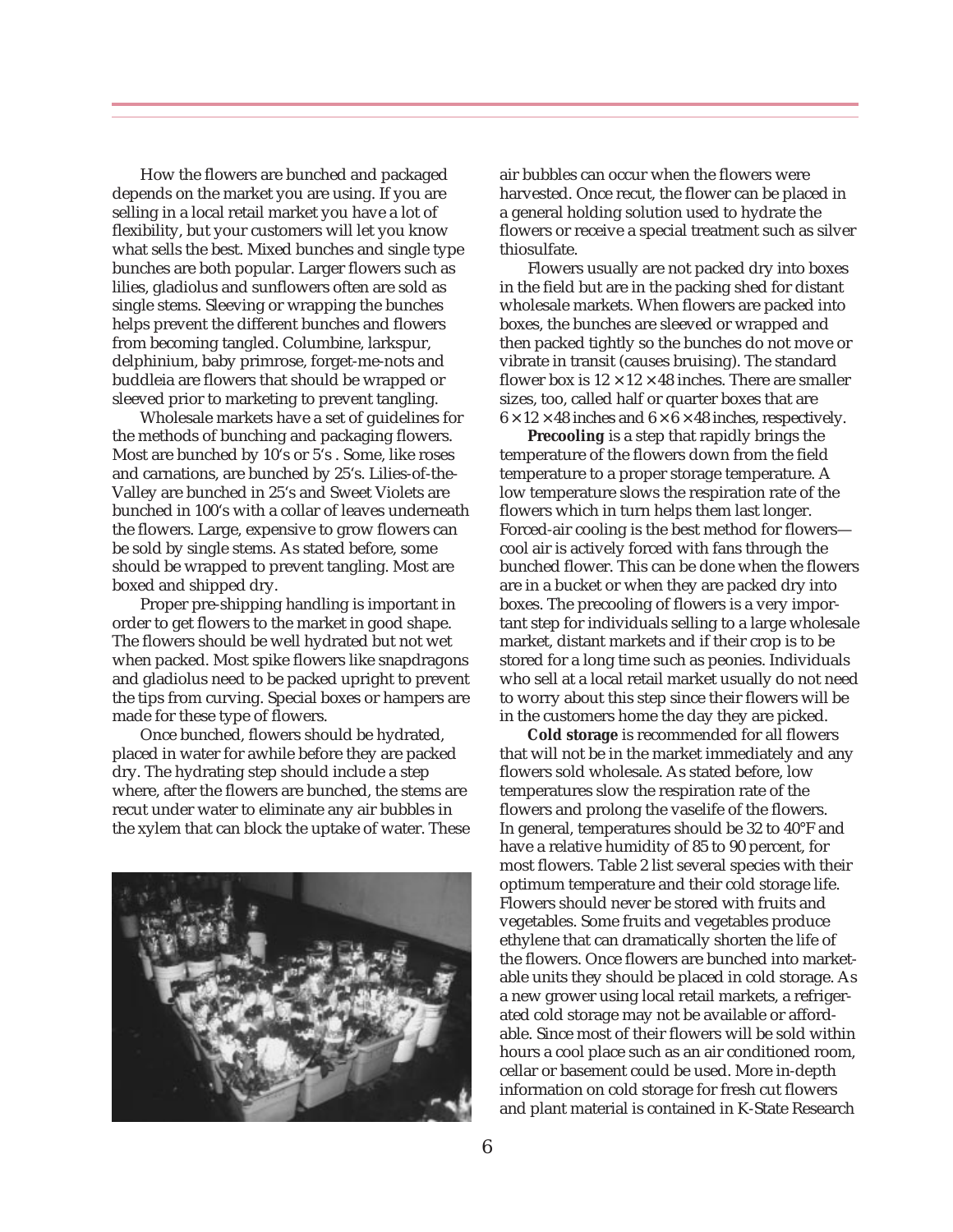|                    | <b>Storage Temperature</b> |          | <b>Approximate Period</b>    |                 |
|--------------------|----------------------------|----------|------------------------------|-----------------|
|                    | C                          | F        | <b>Storage Life</b>          | <b>Vaselife</b> |
| <b>Cut Flowers</b> |                            |          |                              |                 |
| Allium             | $0$ to $2$                 | 32 to 35 | 2 weeks, dry<br>4 weeks, wet | 10 to 14 days   |
| Anemone            | $4$ to $7$                 | 40 to 45 | 2 days                       | 4 to 8 days     |
| Aster, China       | $0$ to $4$                 | 32 to 40 | 1 to 3 weeks                 | 5 to 10 days    |
| Buddleja           | 4                          | 40       | 1 to 2 days                  | 1 to 2 days     |
| Calendula          | 4                          | 40       | 3 to 6 days                  |                 |
| Candytuft          | 4                          | 40       | 3 days                       |                 |
| Clarkia            | 4                          | 40       | 3 days                       | 5 to 10 days    |
| Columbine          | 4                          | 40       | 2 days                       |                 |
| Coreopsis          | 4                          | 40       | 3 to 4 days                  |                 |
| Cornflower         | 4                          | 40       | 3 days                       | 6 to 10 days    |
| Cosmos             | 4                          | 40       | 3 to 4 days                  | 4 to 6 days     |
| Dahlia             | 4                          | 40       | 3 to 5 days                  | 7 to 14 days    |
| Daisy, English     | 4                          | 40       | 3 days                       |                 |
| Daisy, Marguerite  | $\overline{c}$             | 36       | 1 to 2 weeks                 | 4 to 7 days     |
| Daisy, Shasta      | 4                          | 40       | 7 to 8 days                  |                 |
| Delphinium         | 4                          | 40       | 1 to 2 days                  | 4 to 12 days    |
| Feverfew           | 4                          | 40       | 3 days                       |                 |
| Forget-me-not      | 4                          | 40       | 1 to 2 days                  |                 |
| Foxglove           | 4                          | 40       | 1 to 2 days                  |                 |
| Freesia            | $0$ to $0.5$               | 32 to 33 | 10 to 14 days                | 4 to 12 days    |
| Gaillardia         | 4                          | 40       | 3 days                       |                 |
| Gladiolus          | $2$ to $5$                 | 35 to 42 | 5 to 8 days                  | 6 to 10 days    |
| Godetia            | 10                         | 50       | 1 week                       |                 |
| Gypsophila         | $\overline{\mathbf{4}}$    | 40       | 1 to 3 weeks                 | 5 to 10 days    |
| Iris, bulbous      | $-0.5$ to 0                | 31 to 32 | 1 to 2 weeks                 | 3 to 6 days     |
| Lilac, forced      | $\overline{\mathbf{4}}$    | 40       | 4 to 6 days                  | 7 to 10 days    |
| Lily               | $0$ to $1$                 | 32 to 34 | 2 to 3 weeks                 | 7 to 10 days    |
| Lily-of-the-valley | $-0.5$ to $0$              | 31 to 32 | 2 to 3 weeks                 | 4 to 11 days    |
| Lupine             | 4                          | 40       | 3 days                       |                 |
| Marigolds          | 4                          | 40       | 1 to 2 weeks                 |                 |
| Mignonette         | 4                          | 40       | 3 to 5 days                  |                 |
| Narcissus          | 0 to 0.5                   | 32 to 33 | 1 to 3 weeks                 | 4 to 8 days     |
| Poppy              | 4                          | 40       | 3 to 5 days                  |                 |
| Peony, tight buds  | $0$ to $1$                 | 32 to 34 | 2 to 6 weeks                 | 2 to 7 days     |
| Phlox              | 4                          | 40       | 1 to 3 days                  | 2 to 7 days     |
| Ranunculus         | $0$ to $5$                 | 32 to 41 | 7 to 10 days                 | 5 to 7 days     |
| Snapdragon         | 4                          | 40       | 1 to 2 weeks                 | 5 to 7 days     |
| Snowdrop           | 4                          | 40       | 2 to 4 days                  |                 |
| Squill             | $0$ to $0.5$               | 32 to 33 | 2 weeks                      |                 |
| <b>Statice</b>     | $2$ to $4$                 | 35 to 40 | 3 to 4 weeks                 | 4 to 8 days     |
| <b>Stock</b>       | 4                          | 40       | 3 to 5 days                  | 5 to 8 days     |
| Strawflower, fresh | $2$ to $4\,$               | 35 to 40 | 3 to 4 weeks                 | 7 to 10 days    |
| Sweet pea          | $-0.5$ to $0$              | 31 to 32 | 2 weeks                      | 3 to 7 days     |
| Sweet william      | 7                          | 45       | 3 to 4 days                  | 5 to 9 days     |

#### **Table 2. Storage Temperature Recommendations, and Approximate Storage Life and Vaselife for Fresh Cut Flowers and Florist Greens**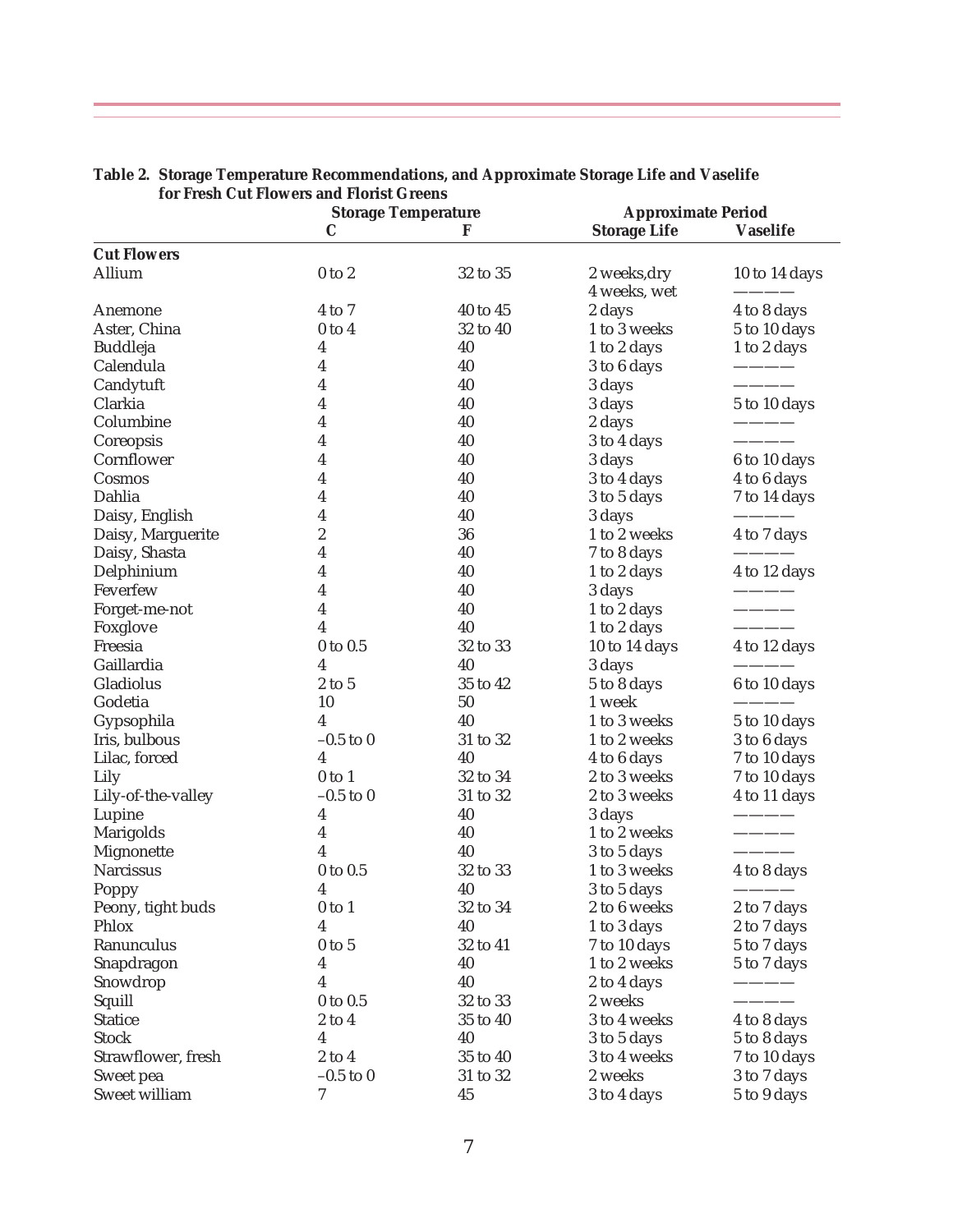|                          | <b>Storage Temperature</b> |              | <b>Approximate Period</b> |                 |
|--------------------------|----------------------------|--------------|---------------------------|-----------------|
|                          | C                          |              | <b>Storage Life</b>       | <b>Vaselife</b> |
| Cut Flowers, con't.      |                            |              |                           |                 |
| Tulip                    | $-0.5$ to 0                | 31 to 32     | 2 to 3 weeks              | 3 to 6 days     |
| Violet                   | $1$ to $5$                 | 34 to 41     | 3 to 7 days               |                 |
| Zinnia                   | 4                          | 40           | 5 to 7 days               | 6 to 10 days    |
| <b>Florist greens</b>    |                            |              |                           |                 |
| Asparagus(plumosa)       | $2$ to $4$                 | $35$ to $40$ | 2 to 3 weeks              | 6 to 14 days    |
| Asparagus(sprenger)      | $2$ to $4$                 | $35$ to $40$ | 2 to 3 weeks              | 6 to 14 days    |
| Dagger and wood ferns    | 0                          | 32           | 2 to 3 weeks              |                 |
| Hedera                   | $2$ to $4$                 | 35 to 40     | 2 to 3 weeks              |                 |
| llex (holly)             | $0$ to $4$                 | 32 to 40     | 3 to 5 weeks              | 5 to 14 days    |
| Juniper                  | 0                          | 32           | 1 to 2 months             |                 |
| Leatherleaf (baker fern) | $1$ to $4$                 | 34 to 40     | 1 to 2 months             | 7 to 15 days    |
| Magnolia                 | $2$ to $4$                 | 35 to 40     | 2 to 4 weeks              |                 |
| Mistletoe                | 0                          | 32           | 3 to 4 weeks              |                 |

**Table 2. Storage Temperature Recommendations, and Approximate Storage Life and Vaselife for Fresh Cut Flowers and Florist Greens, continued**

Information in this table gathered from various sources listed at the end of this publication

#### and Extension Bulletin MF-1174, *Commercial Specialty Cut Flower Production: Cold Storage for Specialty Cut Flowers and Plant Material.*

Flower storage life and vaselife are considered to be two different things. The customer wants to know the vaselife—how long will the flowers last in my home—while the grower needs to know both—to determine how long flowers can be kept in cold storage and to be able to tell customers how long the flowers will last. Table 2 lists several species of common cut flowers and their vaselives. If flowers have to be stored before marketing, a cool place (preferably a refrigerated cold storage, especially for flowers) should be used.

There are many flowers that are not commonly found in the wholesale market because they do not store well, ship well or last long. These should only be used for local markets. These include foxglove, garden phlox, lupine, clarkia, stevia, common stocks, candytuft, cornflower, feverfew, blue laceflower, English daisy, calendula, pot marigold, sweet violets and gaillardia.

**Fresh flower preservatives** are chemicals added to water to make flowers last longer. They contain a germicide, a food source, a pH adjuster, water, and sometimes surfactants and hormones.

Germicides are used to control bacteria, yeasts and molds. These microorganisms harm flowers by producing ethylene, blocking the xylem, producing toxins and increasing sensitivity to low

temperatures. Bacterial counts of 10 to 100 million per 1 milliliter impairs uptake, while counts of 3 billion per 1 milliliter causes wilting. Some common germicides are listed on the following page. 8-HQC is the most common one used in commercial floral preservatives.

Sucrose is the most common food source used in floral preservatives. It provides energy to sustain flowers longer and to open flowers in the bud stage. One to 2 percent sucrose is the standard amount in preservatives. Never use sucrose without a germicide, as it is the primary food source for microorganisms, too.

Acids or acid salts are added to adjust the pH of the water to 3.5 to 5.0. At this pH, less microbes can grow and water is taken up by the flowers more easily. Surfactants and wetting agents reduce water tension so water is taken up more easily, also. Tween 20 and Triton are examples of surfactants.

Water is the most important component of floral preservatives. We take water and its quality for granted. We expect it to be pure and healthy for our flowers, but that is not always the case. Water is what keeps flowers turgid or firm. There are some properties or characteristics of water that should be understood because of their effect on flowers. They are pH, temperature, soluble salts, alkalinity and hardness.

As stated before, acidic water, pH 3.5 to 5.0, is best. Water with a low pH is taken up by the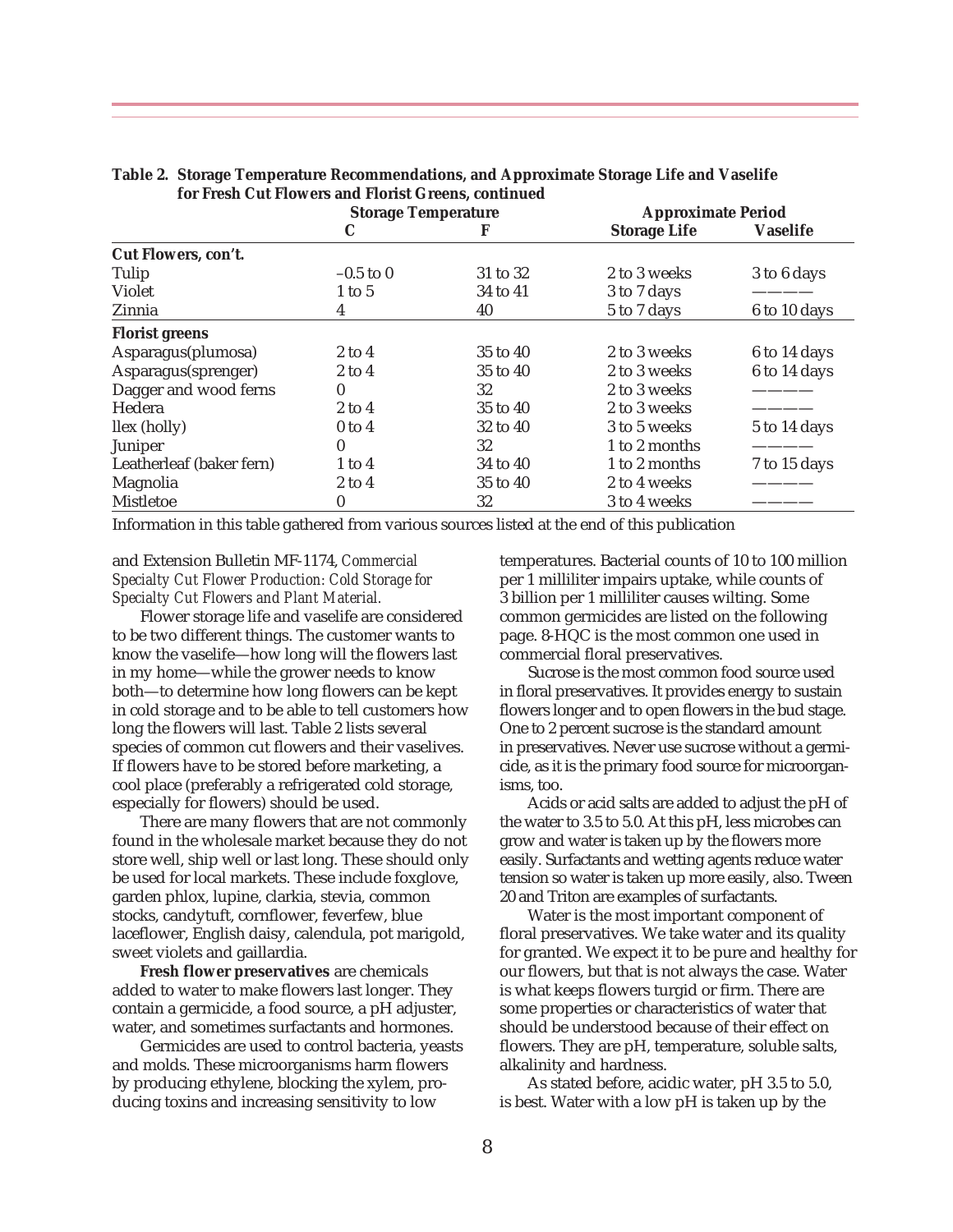|                                 |                    | Recommended          |  |
|---------------------------------|--------------------|----------------------|--|
| <b>Germicide Types</b>          | <b>Common Name</b> | <b>Concentration</b> |  |
| 8-hydroxyquinoline sulphate     | 8-HQS              | 200-600 ppm          |  |
| 8-hydroxyquinoline citrate      | 8-HQC              | 200-600 ppm          |  |
| <b>Silver Nitrate</b>           | AgNO <sub>3</sub>  | $10 - 200$ ppm       |  |
| <b>Silver Thiosulfate</b>       | <b>STS</b>         | $0.2-4$ ppm          |  |
| Thiobendazole                   | <b>TBZ</b>         | $5-300$ ppm          |  |
| Quarternary ammonium salts      | QAS                | $5-300$ ppm          |  |
| Slow-release chlorine compounds | $50-400$ ppm of Cl |                      |  |
| Aluminum sulphate               | $Al2(SO4)3$        | 200-300 ppm          |  |

flowers quicker and more easily. The lower pH inhibits the growth of xylem blocking microbes. Neutral is 7, acidic is <7, and basic is >7. Well water in Kansas is usually pH 8 to 9. Municipal water supplies usually are treated to increase the pH to 8 to 9 also to prevent corrosion of pipes. Citric acid, an organic acid, usually is used to acidify water.

The best temperature is warm—100°F. Warm water has less dissolved gases in it—dissolved gas bubbles can cause blockages in the xylem just like microbes.

Unless water is pure, it will have dissolved mineral salts in it; these will affect the pH and contribute to the salinity, hardness and alkalinity of the water. When water is tested, the results will usually show a total soluble salts or total dissolved salts number. This usually is expressed as ppm or mg/liter or microsiemans. These are not interchangeable.

#### $1$  ppm =  $1$  mg/liter = 700 µsiemans

The total soluble salts is made up of alkalinity or hardness and salinity. Low soluble salt content is best. They can interfere with water uptake because they change the osmotic potential of the water. They can burn leaves and petals because they can accumulate in the tips.

Alkalinity is the measure of water's ability to neutralize acid or buffering capacity. It is a measure of the negative ion salts in the water. It is measured as mg/liter Calcium Carbonate, CaCO3 equivalents or ppm Calcium Carbonate, CaCO3 . The active ions are bicarbonate, HCO3 ; carbonate, CO3<sup>=</sup>; and hydroxide, OH<sup> $=$ </sup>. Water with less than 100 mg/liter CaCO<sub>3</sub> equivalents is best. If it is higher, the pH of the water may not be able to be adjusted with a floral preservative; and will make the floral preservatives ineffective since the acidifiers in them may be completely "buffered out" by the alkalinity of the water. To make the floral preservative more effective, an acid such as

**Toxic Soluble Salt Concentrations for Selected Species Species Sensitivity Concentration**

| opecies    | <b>Densitivity Concentration</b> |
|------------|----------------------------------|
| Glads      | $700$ ppm                        |
| Roses      | $200$ ppm                        |
| Mums       | $200$ ppm                        |
| Carnations | $200$ ppm                        |

citric acid will need to be added instead of adding more floral preservative.

Hardness often is used interchangeably with alkalinity but it measures the positive ion salts in the water. These are usually magnesium, Mg<sup>++</sup> and calcium, Ca++. The standard practice to decrease hardness in water is to soften it by exchanging the magnesium and calcium ions with sodium ions. Sodium ions, though, can be toxic to the flowers at high levels. This method of decreasing water hardness should not be used for cut flowers.

Fluoride is one specific ion that causes many problems. It is commonly added to municipal water supplies to prevent tooth decay in humans. Flowers in the lily family and other monocots are more sensitive to fluoride than others. Fluoride toxicity is more of a problem at a lower pH, which

#### **Fluoride Sensitivity for Select Species**

| <b>Species</b> | <b>Sensitivity Concentration</b> |  |
|----------------|----------------------------------|--|
| Freesias       | 1 ppm                            |  |
| Gladiolus      | 1 ppm                            |  |
| Gerberas       | 1 ppm                            |  |
| Mums           | 5 ppm                            |  |
| Snapdragon     | 5 ppm                            |  |
| <b>Roses</b>   | 5 ppm                            |  |

is best for holding flowers. Species that are more sensitive to fluoride are listed on page 9.

Floral preservatives are designed to deal with less than optimum water. The pH adjusters are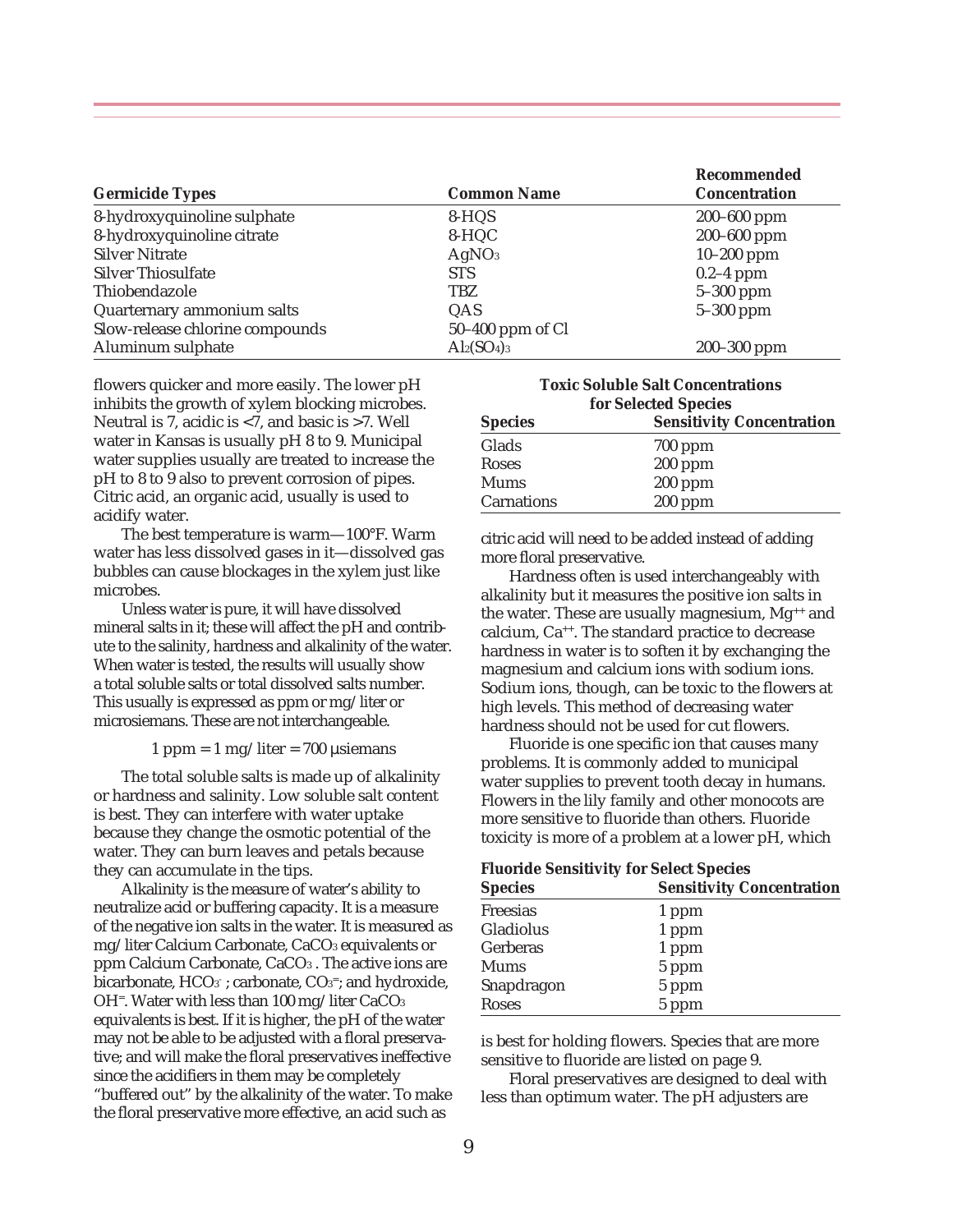designed to lower the pH to the optimum. Some have more acid to deal with "hard" water. Other times the soluble salt content, fluoride levels and alkalinity are so bad a reverse osmosis, deionizing or distilltion water system will be needed to purify the water. Pure water has no contaminants, no soluble salts, no fluoride, and no buffering effect so preservative pH adjustors work well. Water should be tested to determine what the problem is and to determine the best remedy.

#### **Commercial Fresh Cut Flower Preservative Sources**

- Floralife—Floralife, 120 Tower Dr., Burr Ridge, IL 60521, 800-323-3689
- Rogard/Silgard—Gard Environmental Group, 250 Williams Roas, Carpentersville, IL 60110, 800-433-4273, 847-836-7700, FAX 847-836-7711,
- Chrystal—Pokon & Chrystal USA, 3063 NW 107th, Miami, FL 33172, 800-247-9725
- Prolong—Robert Koch Industries, Inc. Rt.1 Box 4HH, Bennett, CO 80102, 303-644-3763
- Oasis—Smithers Oasis, P.O. Box 118, Kent, OH 44240, 330-673-5831
- Vita Flora—P.O. Box 565, Chandler, AZ 85244, 800-874-1452, FAX 602-813-8156

Besides the standard floral preservative solutions for holding flowers there are some specific solutions and treatments that serve different needs.

- A harvesting solution often will simply be water acidified with citric acid to a pH of 3.5 to 5.0.
- A conditioning, hardening, or hydrating solution is used to restore the turgor of wilted flowers and dry packed flowers. It usually is warm water with a germicide, acidified to pH 3.5 to 5.0 with citric acid and a wetting agent, i.e. Tween 20 0.01 to 0.1 percent.
- Impregnation is a treatment that protects stems against the blockage of water vessels by microbes. Stems are dipped in 1000 ppm silver nitrate solution for 10 minutes. The stems should not be recut after treatment.
- Pulsing or loading is a type of treatment used to extend the vaselife of flowers held in water, stored wet or dry for long periods or shipped long distances. It is called a pulse because it is only done for a short period of time, or called

loading because the flowers are loaded up with food for a long storage period. Stems are placed in solutions with germicide and a higher concentration of sugar for specific treatment periods depending on the species. Because the higher concentration of sugar can act like a soluble salt causing petal and leaf injury, the treatment is only a few hours or a day. The temperature should be 65 to 75°F and light intensity should be 2000 lux.

 • Bud opening solutions are used to open flowers harvested in a tight bud stage. Flowers harvested in the tight bud stage will keep longer in storage and will ship better. Stems are placed in solutions containing higher concentrations of sugar, plus a germicide and hormonal compounds that facilitate bud growth and development. High light and humidity, and room temperatures are used. The high sugar content can injure the flowers and leaves.

**Ethylene**, called the ripening, senescence and wound hormone, is a naturally occurring plant hormone. It is important in the reproductive cycle of plants. It triggers the ripening and senescence of flowers and fruit and is also produced when plants are wounded. Many decay and disease organisms also produce ethylene. Ethylene damages some cut flower species by causing flowers to drop prematurely, flower buds to not open, and flower petals to close. There are three strategies to prevent ethylene damage: (1) keep ethylene from flowers by preventing ethylene pollution; (2) remove ethylene from the atmosphere; and (3) inhibit the effect of ethylene on flowers. Some specific measures to prevent ethylene damage on flowers are:

- 1. Make sure  $CO<sub>2</sub>$  generators in greenhouses and oil or gas heaters in greenhouses and handling areas are working properly and well vented.
- 2. Protect plants against pest and diseases.
- 3. Prevent pollination of flowers.
- 4. Harvest flowers at optimum stage.
- 5. Avoid physical injury to flowers during handling.
- 6. Cool flowers as soon as possible after harvest.
- 7. Keep storage and handling facilities clean, and remove diseased and dying plant material.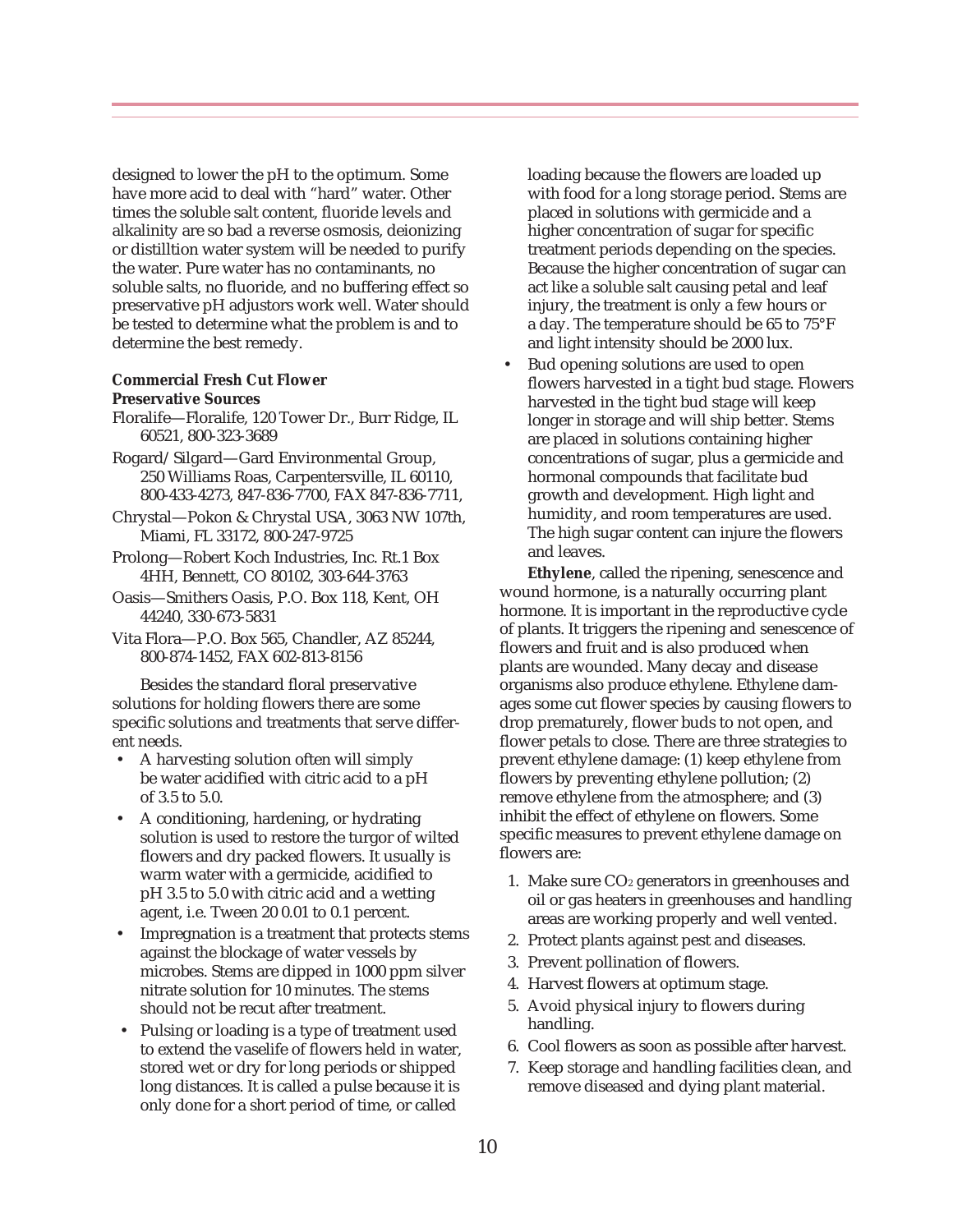- 8. Do not use internal combustion engines in any handling work or production areas.
- 9. Have good air circulation and ventilation in handling and storage areas.
- 10. No smoking in handling and storage areas.
- 11. Do not store flowers with ethylene producing fruits and vegetables.
- 12. Do not store newly harvested flowers in bud stages with fully open flowers.
- 13. Use ethylene scrubbers in cold storage area.
- 14. Use STS treatment on sensitive species.
- 15. Use other chemical treatments in floral preservatives.

There are various chemicals that can inhibit the effect of ethylene. The most common is the metal ion silver. It usually is applied to flowers in the form silver thiosulfate, STS. It acts on both ethylene receptors and production sites in the flower. This protects the flowers from ethylene in the environment and it stops the flower from producing ethylene itself. Other chemicals are MCP (1-methylcyclopropane) a gas which acts only on receptors, but is not available commercially, and EVB (Pokon & Chrystal), and Vita Flora which act on the flower's ethylene production sites.

To treat or pulse flowers with STS, stems are placed in STS solution for 20 minutes at 65°F. To make the solution, follow theese directions or buy pre-made solutions. Floralife sells a two-part solution that make STS. **STS Solution**

#### **Ethylene Sensitive Species**

| Snapdragons       | Dutch Iris    |  |
|-------------------|---------------|--|
| <b>Sweet Peas</b> | Freesia       |  |
| Larkspur          | Baby's Breath |  |
| Delphinium        | Alstroemeria  |  |

- 1. Dissolve  $0.079$  g AgNO<sub>3</sub> in 500 ml of deionized water.
- 2. Dissolve  $0.462$  g Na<sub>2</sub>S<sub>2</sub>O<sub>3</sub>X 5H<sub>2</sub> in 500 ml deionized water.
- 3. Pour AgNO<sub>3</sub> solution into Na<sub>2</sub>S<sub>2</sub>O<sub>3</sub>X 5H<sub>2</sub> solution while stirring. The concentration of silver is 0.463 mM (463 ppm).
- 4. The STS solution is now ready to use. If not used immediately, the solution may be kept in a dark glass or plastic container at 65 to 75°F, in total darkness for up to four days.

Lastly, sanitation is of utmost importance in handling fresh cut flowers. The handling area and cold storage should be cleaned and sanitized after each use. Equipment, cutting utensils, containers and handling surfaces should be cleaned and disinfected with a 1:10 bleach solution. Unmarketable flowers should be disposed of after each harvest. Dirty harvest and holding containers and cutting utensils spread disease. Dying plant material is a reservoir for plant disease organisms and produces ethylene. All shorten the storage and vaselife of flowers.

#### **Reference List**

Armitage, A.M., 1991 "The Georgia Report— Stage of flower development at harvest." *The Cut Flower Quarterly 3*(1):13.

Armitage, A.M., 1993. *Specialty Cut Flowers.* Timber Press, Portland OR–USA.

Hardenburg, R.E., A. E. Watada and C. Y. Wang, 1986. USDA–ARS Agricultural Handbook Number 66, *The Commercial Storage of Fruits, Vegetables, and Florist and Nursery Stocks.*

Nowak, J. and R.M. Rudnicki, 1990. *Postharvest Handling and Storage of Cut Flowers, Florist Greens and Potted Plants.* Timber Press, Portland OR–USA.

Sacalis, J.N., 1993. *Cut Flower Prolonging Freshness—Postproduction Care and Handling* 2nd ed., edited by Joseph L. Seals. Ball Publishing, Batavia, IL–USA.